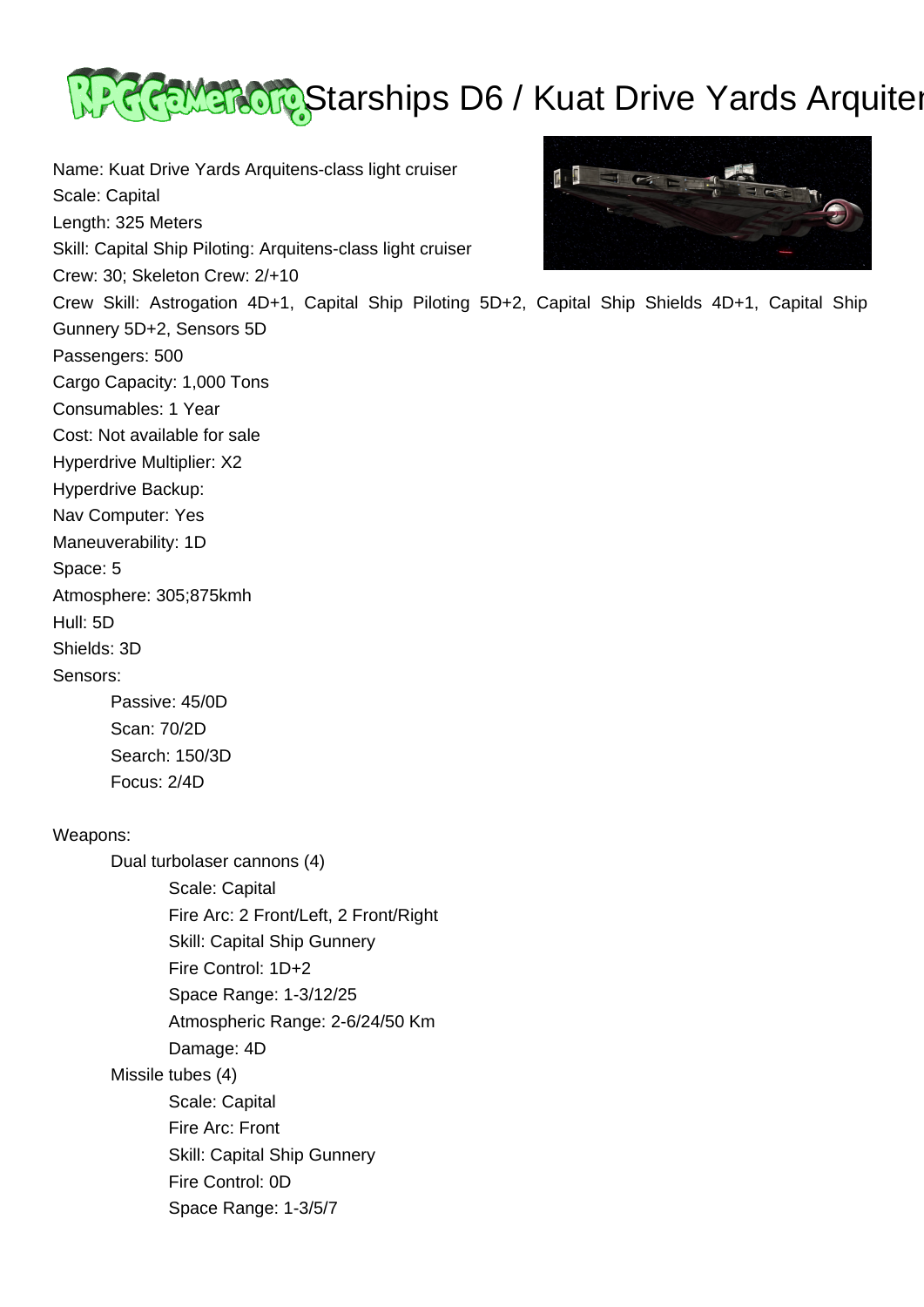Atmospheric Range: 2-6/10/140 Km Damage: 7D Quad laser turrets (4) Scale: Starfighter Fire Arc: Turret Skill: Starship Gunnery Fire Control: 2D Space Range: 1-3/12/25 Atmospheric Range: 2-6/24/50 km Damage: 5D

Description: The Arquitens-class light cruiser, known more commonly as the Republic light cruiser or the Jedi light cruiser, was a Galactic Republic ship used by the Republic Navy during the Clone Wars.

The Arquitens-class resembled a smaller version of the Venator-class Star Destroyer, with engines similar to the smaller Consular-class space cruiser. A docking ring was located on each side of the ship and a deep split cleaved the bow into two prongs.

Atop the main hull was a small T-shaped command tower, with two quad laser turrets flanking it. Two identical emplacements were located on the ventral bow, while four dual-barreled turbolaser batteries were located on the sides of the cruiser. Large slits on either side of these cannons allowed them to be repositioned for frontal, broadside or backwards firing. This function, combined with the dorsal & ventral turrets, granted the ship a good arc of fire.

All gun emplacements were retracted into the hull during re-entry to prevent the barrels from being damaged by sudden drag force. The bridge/bow turrets descended/ascended into large trap-door hatches, while the flank cannons receded into the bow prongs.

The ship also had two pairs of missile tubes on the edges between its turbolaser cannons.

Like the refitted Consular-class cruisers, ships of this kind were regarded as "escort-class" by the Confederacy of Independent Systems, contrasting the Venator-class which was identified as "cruiserclass."

Jedi General Obi-Wan Kenobi commanded one of these ships during the Battle of Saleucami, during which it was used to attract General Grievous as a distraction for the boarding party. The ship was destroyed during the battle, along with two clone pilots who were trying to pull away from the Separatist cruiser that had docked onto it.

Several Arquitens-class light cruisers formed part of the fleet that protected Kamino when it was attacked by General Grievous and Asajj Ventress. Arquitens-class ships were also part of the fleet that engaged Ventress's fleet in the Sullust system later on.

Following a distress call from the Togruta colonists of the planet Kiros, Master Yoda deployed a group containing Arquitens-class light cruisers and a Venator-class Star Destroyer to investigate.

An Arquitens-class fought in the Battle of Ringo Vinda late in the war.